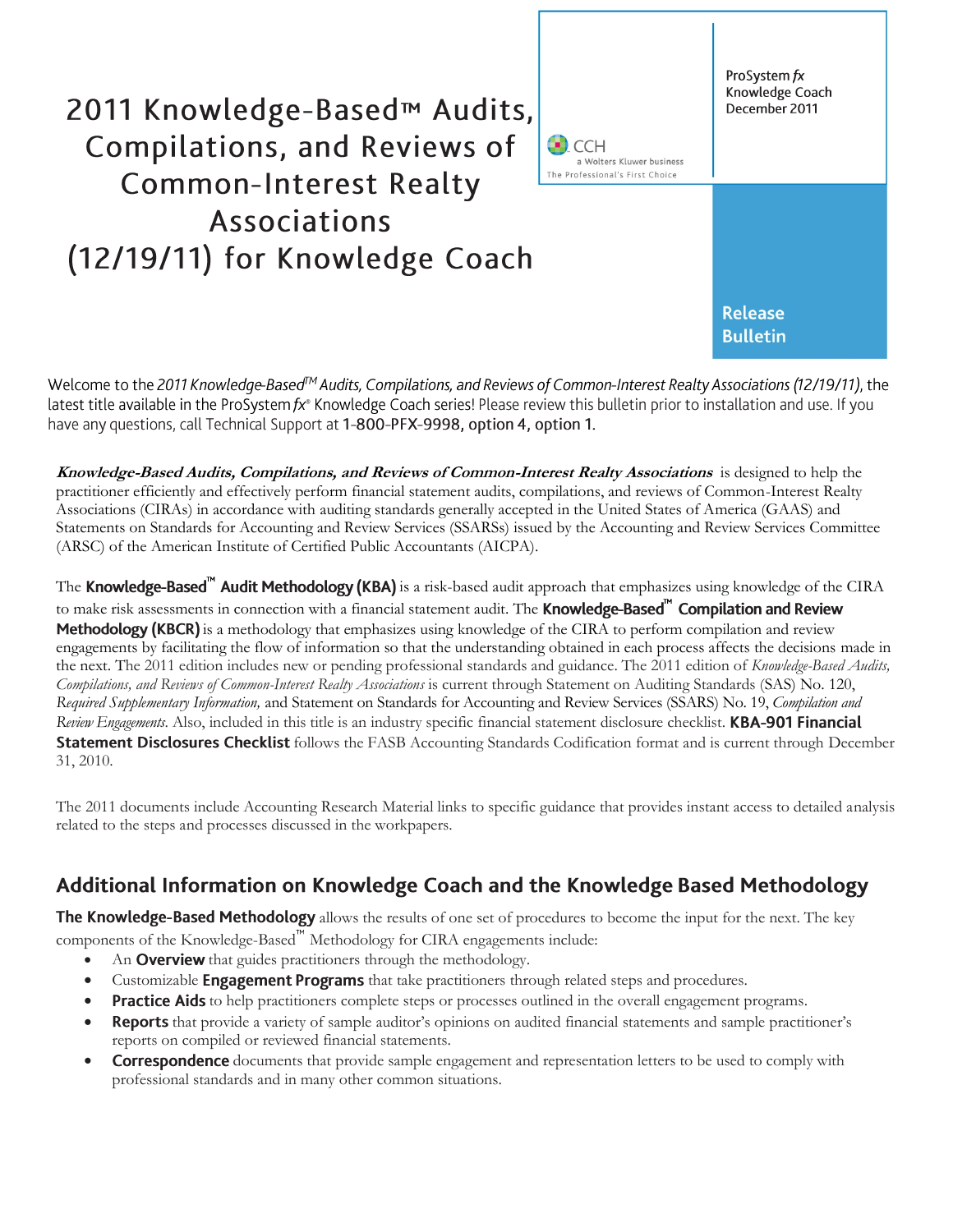Audit, Compilation, and Review documents, integral to the overall engagement processes that contain steps and procedures required by professional standards.

Risk Assessment Standards- The practice aids and tools in the 2011 Edition of Knowledge-Based™ Audits, Compilations, and Reviews of *Common-Interest Realty Associations* are designed to assist practitioners by:

- Facilitating compliance with professional standards;
- Encouraging more effective engagements through tailored engagement programs and comprehensive practice aids;
- Helping practitioners focus on the subject matter and suitable criteria, and when applicable, respond to identified risks; and
- Enhancing engagement documentation.

# ProSystem fx® Knowledge Coach

ProSystem fx® Knowledge Coach functionality allows practitioners to use the Knowledge-Based Methodology more efficiently by eliminating the need for duplicate entry of the same information, tailoring documentation to each particular engagement, and documenting the link between risks identified and procedures performed or documenting the focus on the subject matter and suitable criteria. AUD-100, CMP-100, and REV-100 Tailoring Question Workpaper is a document in Knowledge Coach that presents engagement-level questions designed to aid in tailoring the engagement documentation to fit each client. Completing the questions helps the practitioner avoid duplication and unnecessary workpapers.

The Common-Interest Realty Association title comes in three title packages, i.e. 2011 Knowledge-Based Audits of Common Interest Realty Associations (11/16/11), 2011 Knowledge-Based Compilations of Common Interest Realty Associations (available December 2011), 2011 Knowledge-Based Reviews of Common Interest Realty Associations (available December 2011). As you complete your selected engagement type, only one version of the workpapers noted here are required.

Before you begin your engagement, please review the guidance in AUD-101 Overall Audit Program, CMP-100 Overall **Compilation Program and REV-100 Overall Review Program**. This workpaper is intended to be your road map through a Knowledge-Based methodology. You should start your engagement with **AUD-100, CMP-100, and REV-100 Tailoring** Question Workpaper and AUD-101 Overall Audit Program, CMP-100 Overall Compilation Program and REV-100 **Overall Review Program.** 

**Risks** can be captured via the Risk Summary task pane from any Knowledge Coach workpaper by the current editor of **KBA-502 Summary of Risk Assessments**. This allows the user to continuously assess risks during the engagement. Several workpapers prompt the consideration of the presence of risks, but the Risk Summary task pane must be used to document those risks. All documented risks flow to the Risk Summary. To ensure risks show in findings tables, make sure to check the "workpaper identified in" field of the Risk pane. The Risk pane is only applicable to the Audit portion of the title.

**Information Flow** helps cut down on the time spent duplicating information across forms. In addition, the flow of consistent information ensures that information and updates to information are not missed between workpapers. Drill-down functionality helps the user navigate quickly to the source of the information, aiding in the review of the engagement file.

**Diagnostics** help you keep track of unresolved issues like unanswered questions, incomplete risks, program steps not linked to risks or relevant assertions, missing workpaper, and more. Diagnostics now show when a form table has not been answered (i.e. tables in KBA-101 Overall Audit Strategy that are added by the tailoring questions in AUD-100 Tailoring Question Workpaper).

Links to Accounting Research Manager (ARM)-If you subscribe to an ARM library that includes audit, compilation or review content, you can link directly to source material from Resources within Knowledge Coach documents. Also, if you subscribe to the *Knowledge-Based Methodology for Common Interest Realty Associations* on ARM, you can take advantage of links to the guide material from within the Knowledge Coach documents.

**Interpretive Guidance** is integrated into each Knowledge Coach template through the Tips view of each new task pane. Informational features include Practice Points, Examples, Optional Workpapers, and Resources to help practitioners work more effectively and efficiently. We have also added the ability to navigate from Resources within a document or the tip pane directly to CCH's Accounting Research Manager and industry guides by simply clicking on the Reference.

The following resource documents have been added to audit title:

- RES-010 2011 Audits of Common-Interest Realty Association Overview for Knowledge Coach Users has been added as a reference document for the workpaper update information, along with list of related workpapers for the title.
- RES-QCA Meeting Quality Control Standards Using KBA Audit Tools has been added as a reference document.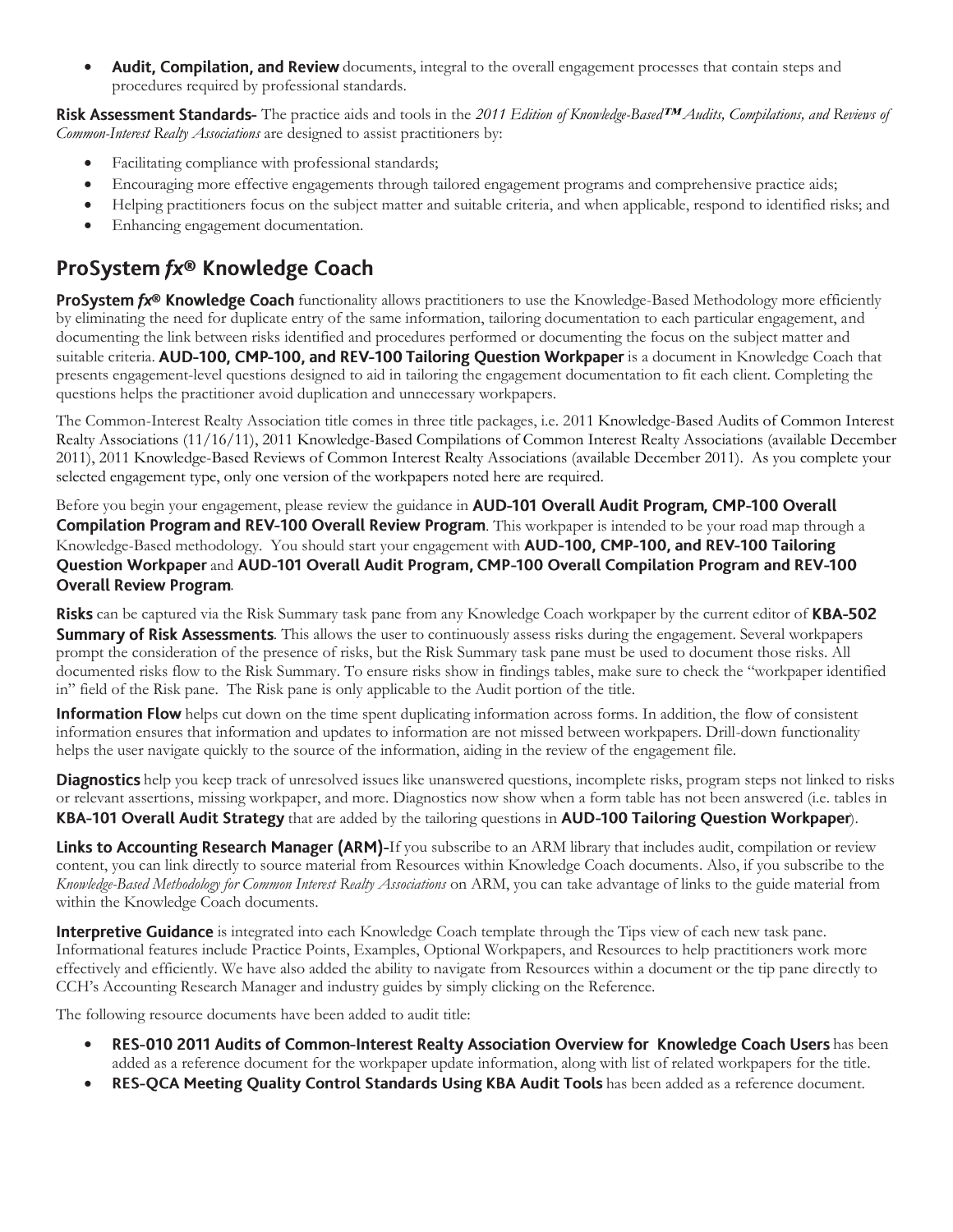The following resource documents have been added to the compilation and review title:

- RES-010 2011 Compilations and Reviews of Common-Interest Realty Associations Overview for Knowledge  $\bullet$ Coach Users has been added as a reference document for the workpaper update information, along with list of related workpapers for the title.
- RES-QCCR Meeting Quality Control Standards Using Knowledge Based Compilation and Review Tools has been added as a reference document.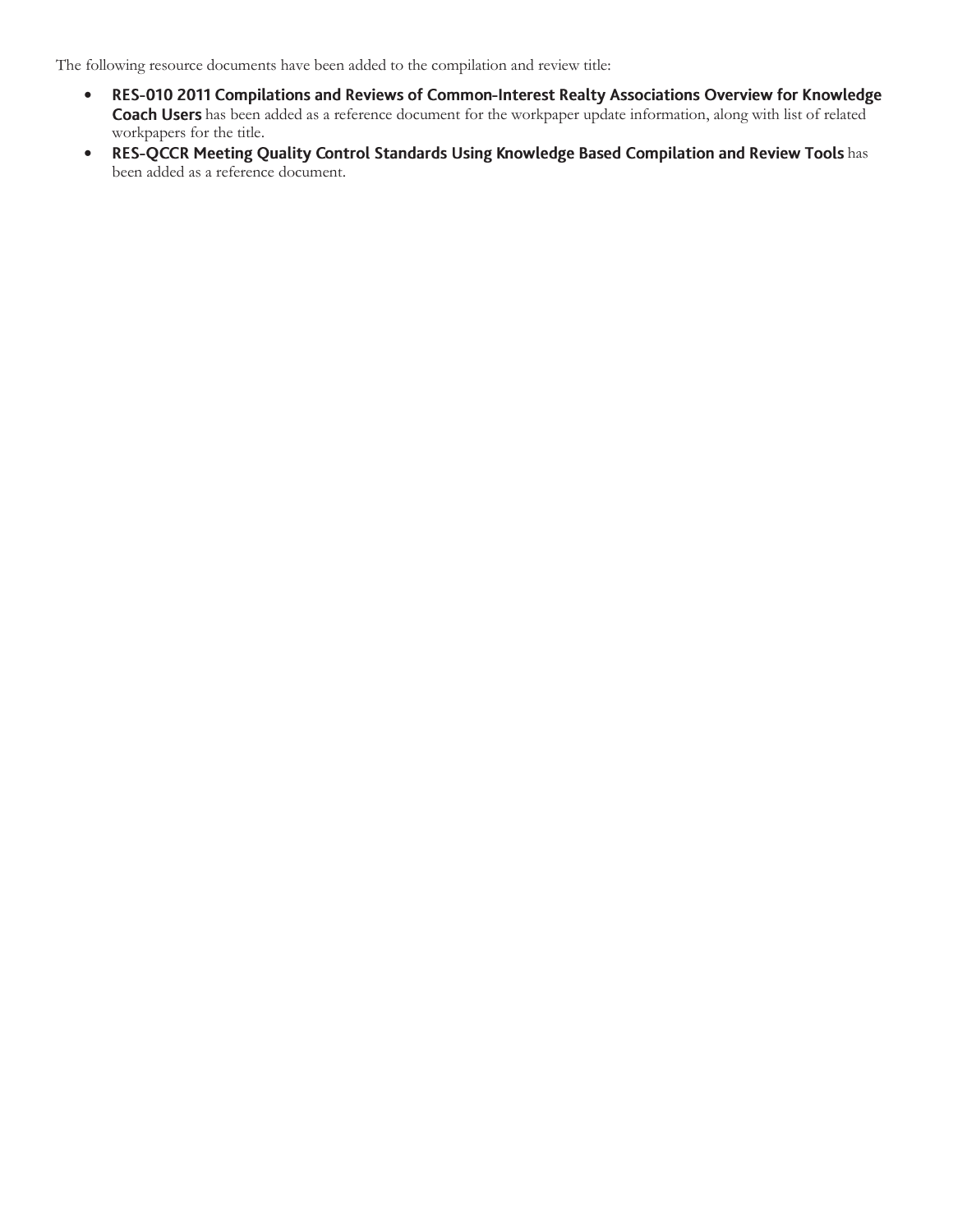#### **Important Notes**

- If your Current Editor Knowledge Coach MS Word workpapers become read-only or crash, please do the following
	- o Keep the binder with the affected workpapers open.
	- o Contact Customer Service at 1-800-PFX-9998, option 4 to obtain a repair utility.
- Knowledge Coach cannot be used within the Shared File Room (SFR) feature of Engagement. However, Knowledge Coach workpapers can be shared across team members through check in, check out, workpaper assignment, synching to the central file room and through peer-to-peer synch in the same way that other Engagement workpapers are shared.

### **System Requirements**

- This title MUST be used with ProSystem *fx* Engagement version 6.8 and Knowledge Coach version 1.8 or higher. If you are upgrading from ProSystem *fx* Engagement 6.0, 6.1, 6.1.2, or 6.5 please contact Technical Support at 1-800-PFX-9998, option 4 for detailed instructions.
- A minimum of 2GB of RAM is required for optimal performance when opening and navigating through ProSystem *fx*  Knowledge Coach documents.

## **Download Instructions**

There are 3 separate content packages for this Knowledge Coach title. The three packages are listed below. All of these packages only require one license to be assigned to the user in the Admin Module. Please see the section Installation Instructions below for more information.

- 2011 Knowledge-BasedTM Audits of Common Interest Realty Associations (11/16/2011)
- 2011 Knowledge-Based<sup>TM</sup> Compilations of Common Interest Realty Associations (12/19/2011)
- 2011 Knowledge-Based<sup>TM</sup> Reviews of Common Interest Realty Associations  $(12/19/2011)$

Download these titles from the **ProSystem fx Knowledge Coach Updates** section of the ProSystem *fx* Engagement Support Web site at the following URL: **http://support.cch.com/updates/KnowledgeCoach**, then select the **Knowledge Coach Series** and **Download file** link next to the **2011 Knowledge-Based Audits of Common-Interest Realty Associations, 2011 Knowledge-Based Compilations of Common-Interest Realty Associations, or 2011 Knowledge-Based Reviews of Common-Interest Realty Associations.** On some occasions the content package file (.KCP) has downloaded with the extension changed to .ZIP. If this occurs, please change the extension of the downloaded file to KCP using all capital letters.

**Important**: ProSystem *fx* Engagement version 6.8 and Knowledge Coach version 1.8 or higher must be installed on the computer in order to install this Knowledge Coach title. Additional requirements include Microsoft Office 2007, Microsoft Office 2003 Primary Interop Assemblies (PIA) and Visual Studios 2005 Tools for Office Second Edition Runtime (VSTOR).

The 2011 Knowledge-Based Audits of Common-Interest Realty Associations, 2011 Knowledge-Based Compilations of Common-Interest Realty Associations, or 2011 Knowledge-Based Reviews of Common-Interest Realty Associations.KCP download are proprietary files that must be installed from within Engagement. Save each of these KCP files to a location on your local drive, extract it, and follow the Installation Instructions included in the Release Bulletin.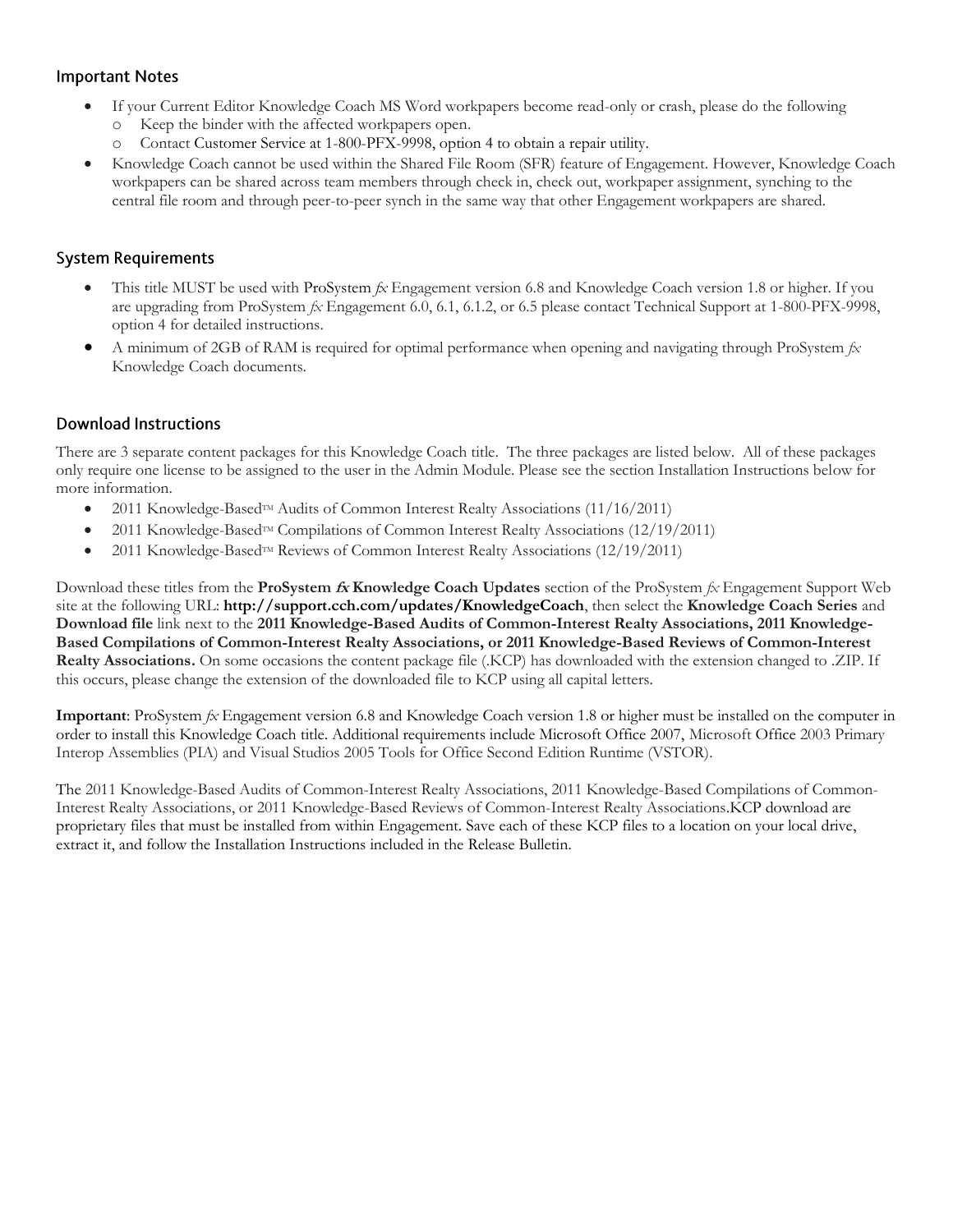#### Installation Instructions

Once you have downloaded your Knowledge Coach title, you will need to add it to the list of titles within ProSystem *fx* Engagement. The only additional system requirement is approximately 75MB of disk space to store your Knowledge Coach program content files. Please refer to the ProSystem *fx* Engagement with Knowledge Coach Release Notes for any other system requirements.

After downloading the applicable Common Interest Realty Association Title, do the following:

- 1. Launch the ProSystem *fx* Engagement Workpaper Management application so that the Local File Room is displayed. Select **Tools > Knowledge Coach Titles**. The Knowledge Coach Titles window will be displayed.
- 2. Choose **Add Title**.
- 3. Browse to the title package file (\*.KCP) that you previously downloaded and extracted from the ProSystem *fx* Knowledge Coach Support Web site.
- 4. Choose **Open**.

The system will display a progress indicator while the title package is added. You will receive a message that the title has been successfully installed once the process is complete.

Once the title is added, you must release it, so that other staff members in your firm can use it. You may also wish to "unrelease" previous versions of the title.

To release a title:

- 1. Select one of the Knowledge Coach titles in the list that has been added but is not yet released.
- 2. Choose **Release Title**. The current date and time will be displayed in the *Date released* column, and the status will change to "Released."

**Note:** You must add and assign a Knowledge Coach module as well as the Knowledge Tools title license in the ProSystem *fx* Engagement Administrator before using the workpapers.

**Important:** Once the applicable has been added and released, it will be automatically deployed to other staff members when they login to the "Office" location, or when they synchronize a binder that contains Knowledge Coach workpapers from this title.

### **Online Permission Key**

Permission key files may be downloaded from our Web site at **http://tax.cchgroup.com** or when adding or updating the new licenses within ProSystem *fx* Engagement with Knowledge Coach version 6.8 and higher. After updating the license file in the ProSystem *fx* Engagement Admin module, licenses need to be assigned to the staff who will use 2011 *Knowledge-Based<sup>TM</sup> Audits*, *Compilations and Reviews of Common-Interest Realty Associations*.

If you have not already established a Single Sign-on (SSO) account with Customer Service, we urge you to do so at this time.

Permission keys are no longer generally distributed via floppy diskette. You can choose to continue receiving the diskette by going to **http://tax.cchgroup.com/pfxsupport**, clicking the Firm Administration link, and making the appropriate selection (SSO access is required), or by contacting Customer Service at 1-800-PFX-9998, option 4.

### **Accounting Research Manager**

CCH's Accounting Research Manager is the most comprehensive, up-to-date and objective online database of financial reporting literature. It includes all authoritative and proposed accounting, auditing, and SEC literature, plus independent, expert-written interpretive guidance.

Our Weekly Summary email newsletter highlights the key developments of the week, giving you assurance that you have the most current information. It provides links to new FASB, AICPA, SEC, EITF, and IASB authoritative and proposal-stage literature, plus guidance from financial reporting experts.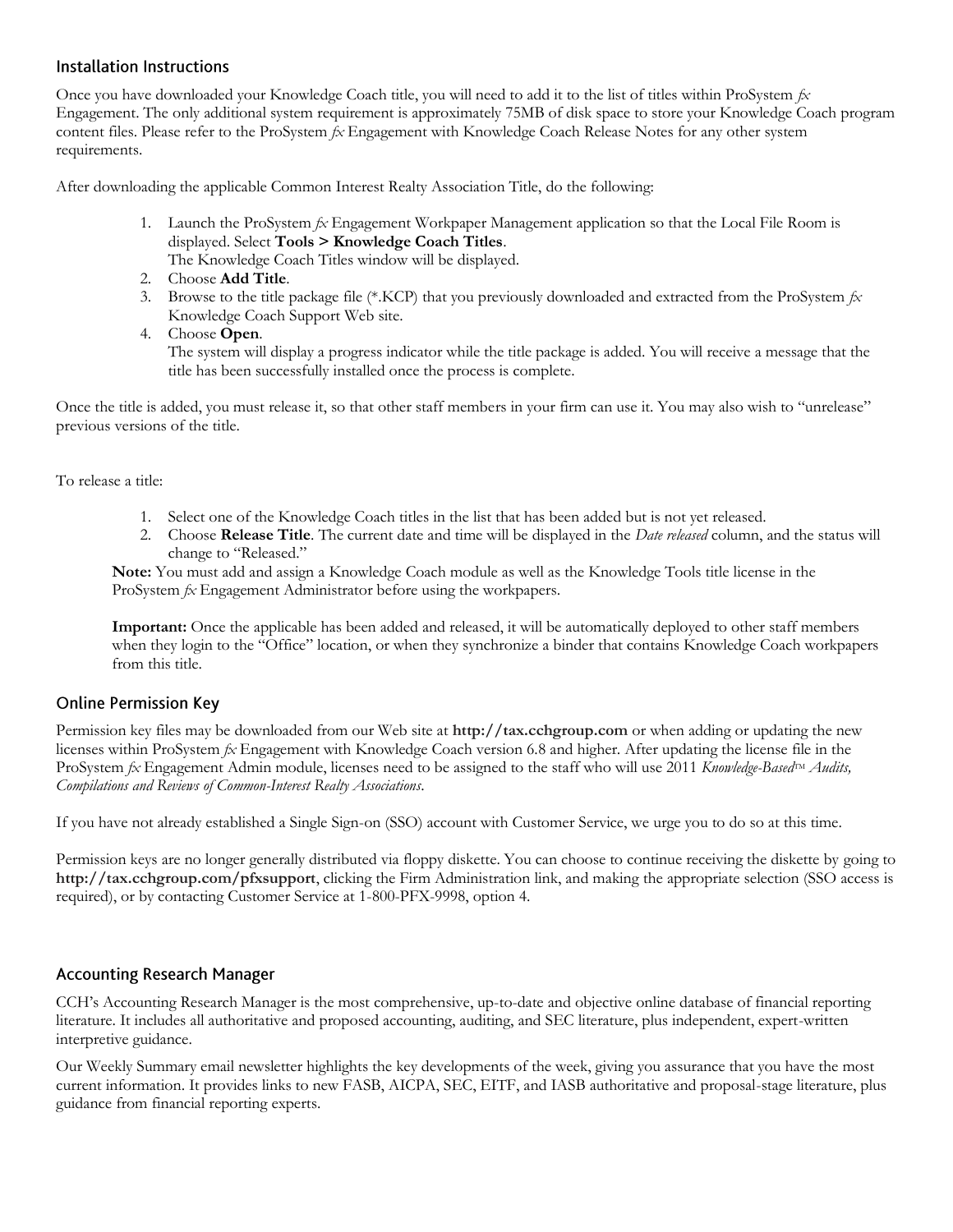Our team of content experts updates the system on a daily basis, so you can stay as current as possible. What's more, our experts attend critical standard-setting meetings and summarize the results for you, which means you'll learn of newly released literature and deliberations of current financial reporting projects as soon as they occur! Plus, you'll benefit from their easy-to-understand technical translations. Our expert's interpretations clearly lay out what the rules mean from your perspective.

Newly available is the Knowledge-Based Common Interest Realty Associations, an audit, compilation and review guide that helps you comply with the AICPA's risk assessment standards and has incorporated the Knowledge-Based Audit, Knowledge-Based Compilation, and Knowledge Based Review methodology. The primary objective of the guide is to provide practitioners with an effective approach for conducting audits, compilations, and reviews of Common Interest Realty Associations. This publication supplements and complements the Knowledge-Based documents that are available in Knowledge Coach.

With Accounting Research Manager, you maximize the efficiency of your research time, while enhancing your results. Learn more about our content, our experts, and how you can request your free trial by visiting

**http://www.accountingresearchmanager.com**. You can also access the Accounting Research Manager Web site by selecting the item in ProSystem *fx* Engagement from the Guidance tab on the Shortcuts bar in the Binder window.

### Links to Accounting Research Manager (ARM)

As indicated above, subscribers to an Accounting Research Manager library that includes source content can link directly to source material from references within Knowledge Coach workpapers. These links have been updated to reference the new Codification released by the FASB and available on ARM. The Codification on ARM is fully integrated with U.S. and international accounting standards, other non-authoritative materials and industry leading interpretive guidance.

## **Using Your Knowledge Coach Content**

To use your Knowledge Coach Workpaper Templates, open a binder in ProSystem *fx* Engagement, select the workpaper tab into which you would like to insert the workpaper, and select **New Knowledge Coach Workpaper** from the toolbar or File menu. The New Knowledge Coach Workpaper dialog appears (*Figure 1*).

Select the New Knowledge Coach Title with the content you would like to use. You can only select titles you have installed. The information displayed changes to reflect the workpaper organization available for the selected title. Select the Knowledge Coach Workpaper Templates to insert into your binder and click **OK**. The **Selected Workpaper Properties** dialog appears. Each workpaper name is automatically loaded into the Name field. Add a workpaper index in the Index field and make any Name modifications you desire. You can also modify the tab location or the roll forward settings for each workpaper. Then click **OK**. The integrated Knowledge Coach workpaper is now inserted into your engagement binder. For more information on how to use Knowledge Coach workpapers in your binder, see the Knowledge Coach User Guide.



**Figure 1 – New Knowledge Coach Workpaper**

| Download<br>Description: | 2011 Knowledge-Based Audits of Common Interest<br>Realty Associations $(11/16/11)$ |
|--------------------------|------------------------------------------------------------------------------------|
|                          | 2011 Knowledge-Based Compilations of Common                                        |